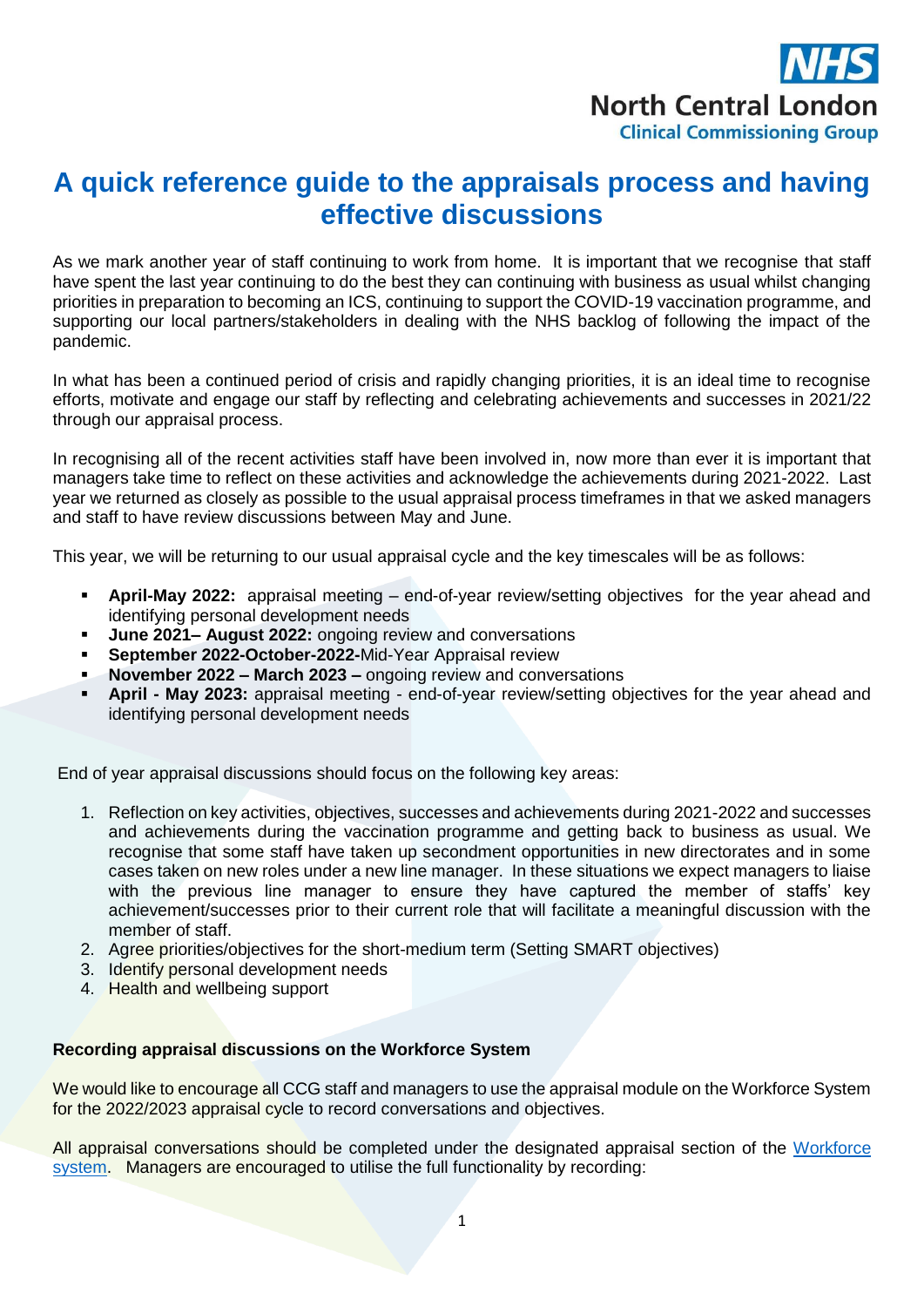

- 1. Review of progress of 2021/22 objectives Managers have the option of entering this information directly into Workforce System or to upload a document summarising progress against 2021/22 (Objectives section).
- 2. Set objectives for new appraisal cycle we encourage these objectives to be entered directly onto the Workforce System (Objectives section) alternatively, these can also be uploaded as a document into the system.
- 3. Personal Development Plan (PDP) for 2022/23 we encourage the 2022/23 PDP to be entered directly onto Workforce System (PDP section). A document, with supporting evidence can be uploaded once PDP objectives have been completed.

The HR team are available to support staff and managers if they would like support with utilising the appraisal module on the Workforce System.

Support, guidance and templates on recording appraisals on the [Workforce System](https://nclccgs.nhsworkforce.org/login/?Msg=s0) are available under the *'Help and Guidance'* section of the Appraisal dashboard, these can also be found under the [Appraisal pages](https://intranet.northcentrallondonccg.nhs.uk/working/appraisals.htm) on the intranet.

### **Guidance on having effective appraisal conversations**

We are expecting managers and staff to have a meaningful discussion reflecting on key activities and achievements, successes and Health & Wellbeing support with objectives being agreed for the year ahead. As the majority of staff are continuing to work remotely, and we expect this to continue for the immediate future, it's important to ensure the appraisal conversation is a two-way discussion to provide staff with an opportunity to highlight their achievements. To be effective, it is essential that the appraisal process is jointly owned by each member of staff and their line manager. Equally allowing adequate time for preparation is also an essential part of the appraisal process.

### **Reflecting on 2021-22**

It will be important to utilise this part of the review meeting to discuss key activities, successes and achievements during 2021-22, including those relating to the vaccination programme and preparation for the ICS. With current working arrangements, it's even more vital that a review feels like a conversation, with staff having the opportunity to highlight their achievements, successes and performance. Where staff reprioritised and juggled responsibilities and/or supported the vaccination programme, such adaptability and responsiveness should be recognised and discussed as part of the review. We recognise that some staff have taken up secondment opportunities in new directorates and in some cases taken on new roles under a new line manager. In these situations we expect managers to liaise with the previous line manager to ensure they have captured the member of staffs' key achievement/successes prior to their current role that will facilitate a meaningful discussion with the member of staff.

### **Reviewing 2020/21 Objectives**

Following the pandemic, objectives that were set for staff during the last appraisal review period will have been a combination of short term/medium term and following delay to the ICS transition there may have been a change in priorities, in turn, other or additional priorities may have taken their place. Therefore, during this part of the conversation, it will be important to ensure any changing priorities and associated key achievements are recognised and discussed.

### **Agree priorities/objectives for 2022/23**

Given slightly revised timescales in establishing an ICS organisation staff and managers are encouraged to set objectives/priorities and how they will be achieved with this in mind. Both managers and staff should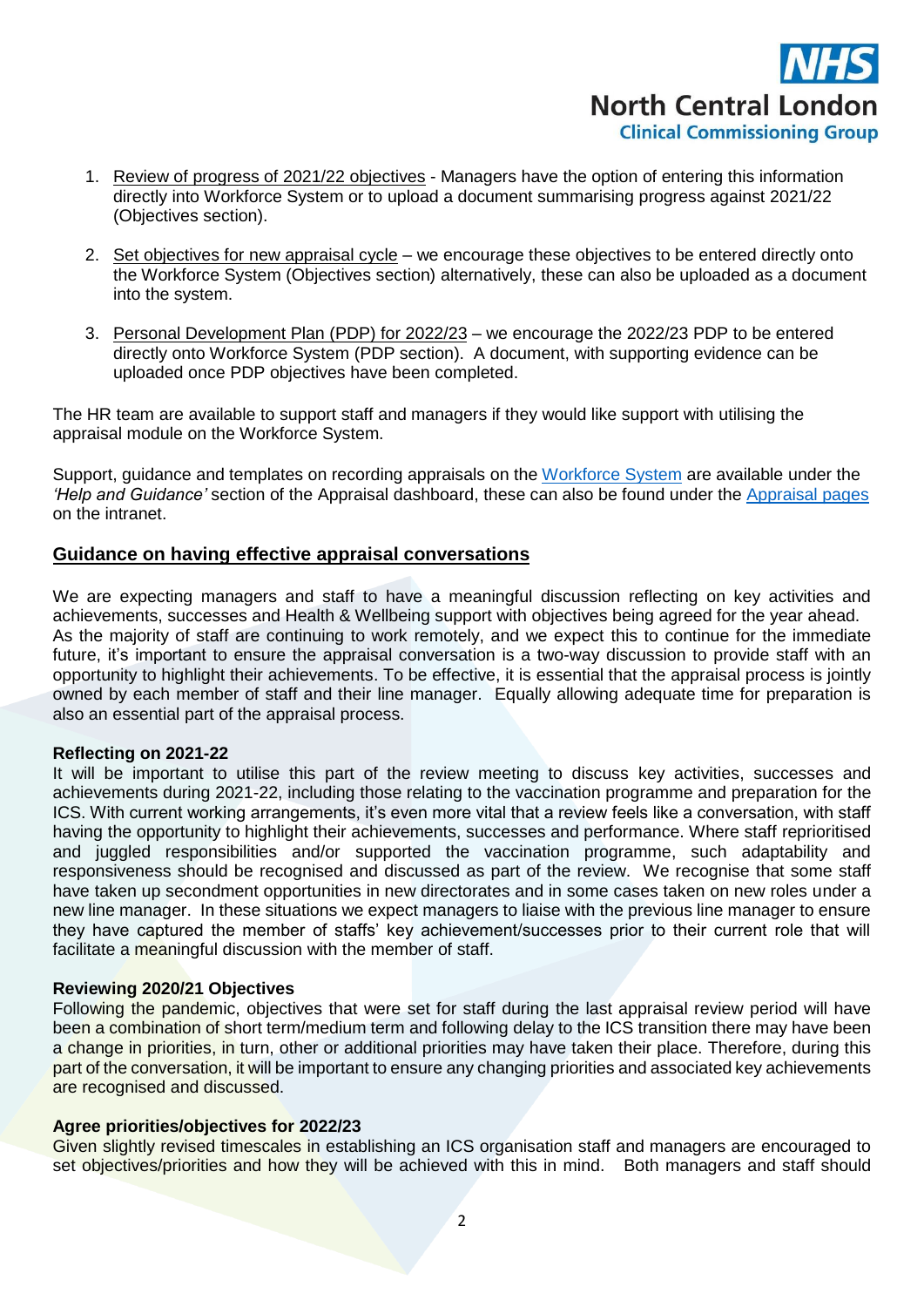## **North Central London Clinical Commissioning Group**

discuss and identify support, learning & development activities that may help meet the priorities/objectives. This part of the meeting is also an opportunity to discuss career aspirations and plans.

It will be important to keep objectives under review and update/revise objectives to ensure that they remain reflective of priorities.

### **Personal Development Plan**

There should be a discussion on the learning and development needs that will be support the achievement of the objectives, continuous professional development and career planning. Learning needs can be achieved in a number of ways including development on the job; learning from others and formal learning opportunities.

### **Health and Wellbeing Support**

Remote working almost feels like the norm now. These continued working arrangements require a high level of accountability for staff to remain motivated and engaged. Working in these ways, worrying about our own health and wellbeing or that of family and friends and spending a lot of time in one place can all affect staff in different ways. It is therefore critical to look after our mental, physical and social wellbeing and therefore we encourage all staff and managers to continue to discuss health and wellbeing and the support that is available for all staff throughout the year. The CCG recognises the benefits for some staff working from home brings, but also the reduced face-face and social contact.

Simply asking 'how are you?' and allowing colleagues time to reflect and respond is a great way to start the conversation. Some colleagues may not feel comfortable talking about their personal health and we want to reassure staff that it is okay.

### **Remember**

- **No surprises** Regular feedback should be provided throughout the year at informal 'one-to-one' meetings and the appraise should know broadly what issues are likely to arise at the appraisal. Appraisals are not the time to raise new issues of poor-performance or conduct that have not been discussed with staff before.
- **Proper scheduling** Schedule enough time (generally at least one hour) for the meeting, and interruptions should be avoided.
- **Two**-**way interaction** Make sure it's a two-way process neither the manager nor the member of staff should do all the talking. 70% Staff and 30% Manager
- **Be prepared** Appraisal review meetings work best when managers and staff prepare carefully and in advance.

### **Further Guidance, Support and Information**

- Appraisal Policy -Further guidance on how to set SMART objectives and how to have effective and meaningful appraisal discussions can be found in the CCGs appraisal policy. The appraisal policy can be found on the intranet [here](https://intranet.northcentrallondonccg.nhs.uk/policies/Appraisal%20Policy%20and%20Procedure.pdf)
- Appraisal Guidance and templates can be found [here](https://intranet.northcentrallondonccg.nhs.uk/working/appraisals.htm)
- Health and Wellbeing support Guidance on holding health and wellbeing conversations is available [here](https://people.nhs.uk/projectm_old_v1/wellbeing-conversations/) and information on wellbeing support is available on our [staff health and wellbeing intranet page.](https://intranet.northcentrallondonccg.nhs.uk/health/your-health-and-wellbeing.htm)
- HR Drop in session: HR Drop in sessions have are being scheduled throughout April and May. Staff and managers can look out for these dates using the link [here](https://intranet.northcentrallondonccg.nhs.uk/training/hr-drop-in-sessions.htm)
- Bite Size learning sessions: Short 1 hour learning sessions are being scheduled. Dates will follow. Please look out for these in the weekly staff newsletter or HR pages on the intranet.
- HR Business Partnering Team If you have any questions or would like any further information please contact a member of the HR Business Partnering Team: